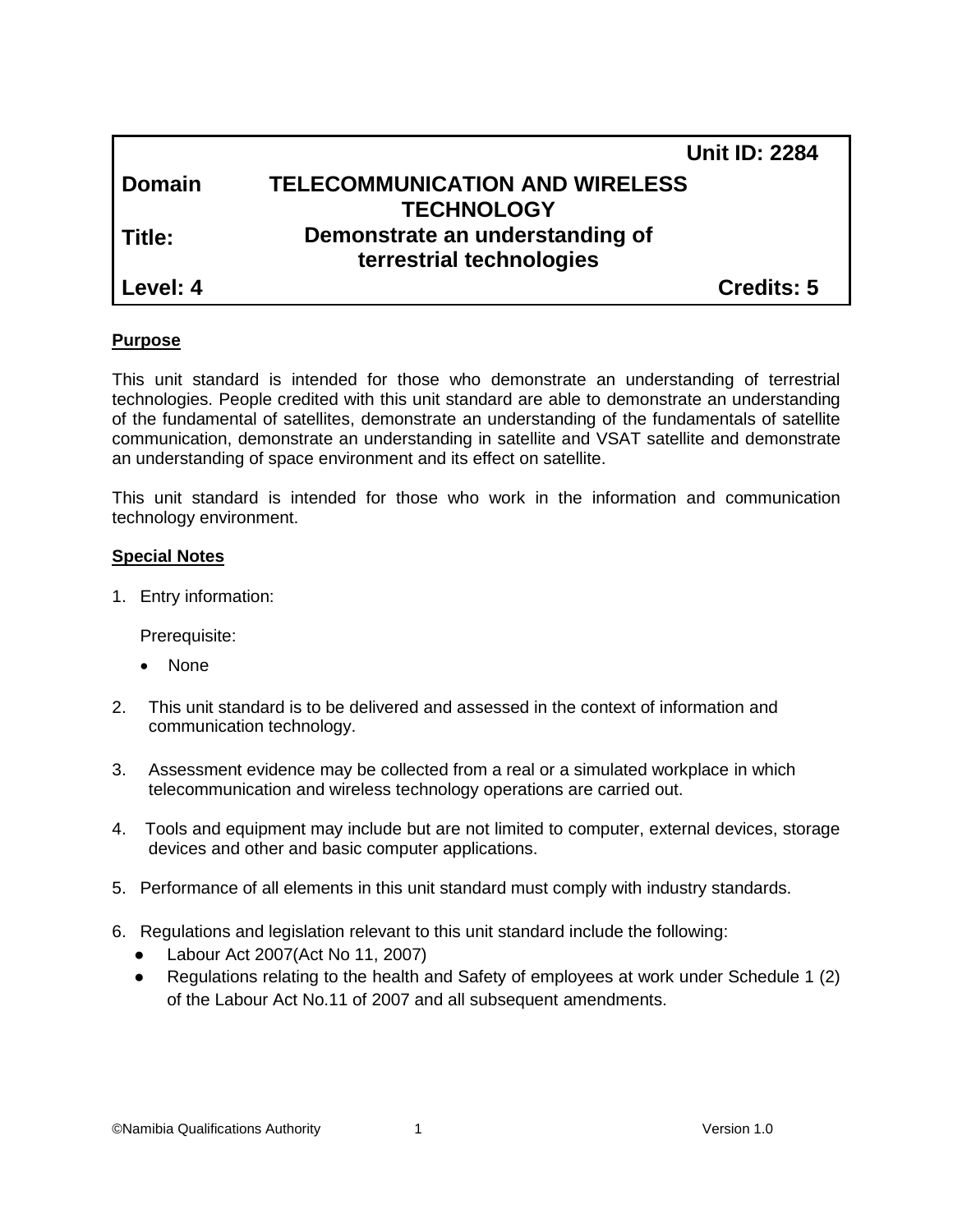## **Quality Assurance Requirements**

This unit standard and others within this sub-field may be awarded by institutions which meet the accreditation requirements set by the Namibia Qualifications Authority and the Namibia Training Authority and which comply with the national assessment and moderation requirements. Details of specific accreditation requirements and the national assessment arrangements are available from the Namibia Qualifications Authority o[n www.namqa.org a](http://www.namqa.org/)nd the Namibia Training Authority on [www.nta.com.na](http://www.nta.com.na/)

# **Elements and Performance Criteria**

## **Element 1: Demonstrate an understanding of the fundamental of satellites**

#### **Performance Criteria**

- 1.1 Classification of satellites are listed and described.
- 1.2 Satellite orbital parameters are described.
- 1.3 Orbital perturbations caused by the earth are explained.
- 1.4 Basic physics of satellite orbits is explained.

## **Element 2: Demonstrate an understanding of the fundamentals of satellite communication**

#### **Performance Criteria**

- 2.1 Key features of satellite communications are explained.
- 2.2 Satellite frequency bands, utilization and polarization techniques are described.
- 2.3 Key features of communications via satellites in different orbits are explained.

#### **Element 3: Demonstrate an understanding in satellite and VSAT satellite**

#### **Range**

Subcomponents may include but not limited to: Antenna, Inter-facility Link, RF Equipment, Very Small Aperture Terminal (VSAT) interface equipment and network management system.

#### **Performance Criteria**

- 3.1 Very Small Aperture Terminal (VSAT) satellite' is explained.
- 3.2 Basic operation and application of a VSAT satellite network is described.

©Namibia Qualifications Authority 2 Version 1.0